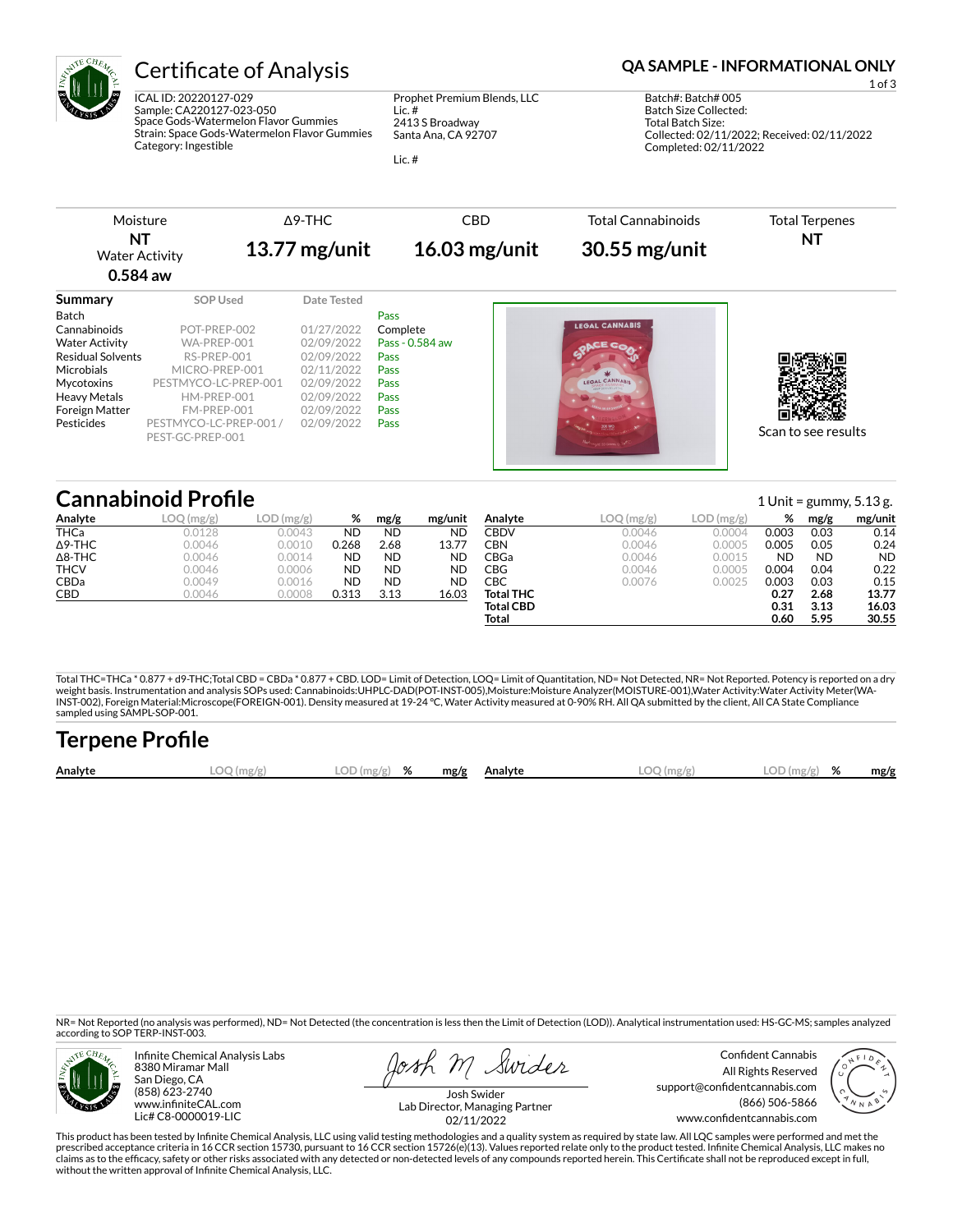

ICAL ID: 20220127-029 Sample: CA220127-023-050 Space Gods-Watermelon Flavor Gummies Strain: Space Gods-Watermelon Flavor Gummies Category: Ingestible

Prophet Premium Blends, LLC Lic. # 2413 S Broadway Santa Ana, CA 92707

Lic. #

2 of 3

Batch#: Batch# 005 Batch Size Collected: Total Batch Size: Collected: 02/11/2022; Received: 02/11/2022 Completed: 02/11/2022

**Residual Solvent Analysis**

| Category 1          |           | LOO .               |           | LOD Limit |      | <b>Status</b> Category 2 |           | LOO       | LOD. | ∟imit     | Status | Category 2  |           | LOO.  | LOD       | ∟imit     | <b>Status</b> |
|---------------------|-----------|---------------------|-----------|-----------|------|--------------------------|-----------|-----------|------|-----------|--------|-------------|-----------|-------|-----------|-----------|---------------|
|                     |           | $\mu$ g/g $\mu$ g/g | $\mu$ g/g | $\mu$ g/g |      |                          | $\mu$ g/g | $\mu$ g/g | µg/g | $\mu$ g/g |        |             | µg/g      |       | $\mu$ g/g | $\mu$ g/g |               |
| 1.2-Dichloro-Ethane | <b>ND</b> |                     |           |           | Pass | Acetone                  | <b>ND</b> | 300       | 200- | 5000      | Pass   | n-Hexane    | <b>ND</b> | 35    | 20        | 290       | Pass          |
| Benzene             | ND        |                     |           |           | Pass | Acetonitrile             | <b>ND</b> | 150       |      | 410       | Pass   | Isopropanol | ND.       | -300  | 200       | 5000      | Pass          |
| Chloroform          | <b>ND</b> |                     |           |           | Pass | Butane                   | <b>ND</b> | 300       |      | 200 5000  | Pass   | Methanol    | ND.       | -300  | 200       | 3000      | Pass          |
| Ethylene Oxide      | <b>ND</b> |                     |           |           | Pass | Ethanol                  | <b>ND</b> | 300       |      | 200 5000  | Pass   | Pentane     | ND.       | -300  | 200       | 5000      | Pass          |
| Methylene-Chloride  | <b>ND</b> |                     |           |           | Pass | Ethvl-Acetate            | <b>ND</b> | 300       |      | 200 5000  | Pass   | Propane     | ND.       | -300  | 200       | 5000      | Pass          |
| Trichloroethene     | <b>ND</b> |                     |           |           | Pass | Ethvl-Ether              | <b>ND</b> | 300       |      | 200 5000  | Pass   | Toluene     | ND.       | - 150 | 100       | 890       | Pass          |
|                     |           |                     |           |           |      | Heptane                  | <b>ND</b> | .300      |      | 200 5000  | Pass   | Xylenes     | ND.       | 50    | 100       | 2170      | Pass          |

NR= Not Reported (no analysis was performed), ND= Not Detected (the concentration is less then the Limit of Detection (LOD)). Analytical instrumentation used: HS-GC-MS; samples analyzed according to SOP RS-INST-003.

### **Heavy Metal Screening**

|         |           | COC   | LOD   | ∟imit         | <b>Status</b> |
|---------|-----------|-------|-------|---------------|---------------|
|         | $\mu$ g/g | µg/g  | µg/g  | $\mu$ g/g     |               |
| Arsenic | <b>ND</b> | 0.009 | 0.003 | ر ب           | Pass          |
| Cadmium | <b>ND</b> | 0.002 | 0.001 | $\sim$<br>U.5 | Pass          |
| Lead    | 0.023     | 0.004 | 0.001 | U.5           | Pass          |
| Mercury | <b>ND</b> | 0.014 | 0.005 |               | Pass          |

NR= Not Reported (no analysis was performed), ND= Not Detected (the concentration is less then the Limit of Detection (LOD)). Analytical instrumentation used: ICP-MS; samples analyzed according to SOP HM-INST-003.

## **Microbiological Screening**

|                       | Limit | Result              | <b>Status</b> |
|-----------------------|-------|---------------------|---------------|
|                       | CFU/g | CFU/g               |               |
| Aspergillus flavus    |       | <b>NR</b>           | <b>NT</b>     |
| Aspergillus fumigatus |       | <b>NR</b>           | <b>NT</b>     |
| Aspergillus niger     |       | <b>NR</b>           | <b>NT</b>     |
| Aspergillus terreus   |       | <b>NR</b>           | <b>NT</b>     |
| <b>STEC</b>           |       | Not Detected        | Pass          |
| Salmonella SPP        |       | <b>Not Detected</b> | Pass          |

ND=Not Detected. Analytical instrumentation used:qPCR; samples analyzed according to SOP MICRO-INST-001.



Infinite Chemical Analysis Labs 8380 Miramar Mall San Diego, CA (858) 623-2740 www.infiniteCAL.com Lic# C8-0000019-LIC

Swider

All Rights Reserved support@confidentcannabis.com (866) 506-5866 www.confidentcannabis.com

Confident Cannabis

Josh Swider Lab Director, Managing Partner 02/11/2022

This product has been tested by Infinite Chemical Analysis, LLC using valid testing methodologies and a quality system as required by state law. All LQC samples were performed and met the prescribed acceptance criteria in 16 CCR section 15730, pursuant to 16 CCR section 15726(e)(13). Values reported relate only to the product tested. Infinite Chemical Analysis, LLC makes no<br>claims as to the efficacy, safety without the written approval of Infinite Chemical Analysis, LLC.